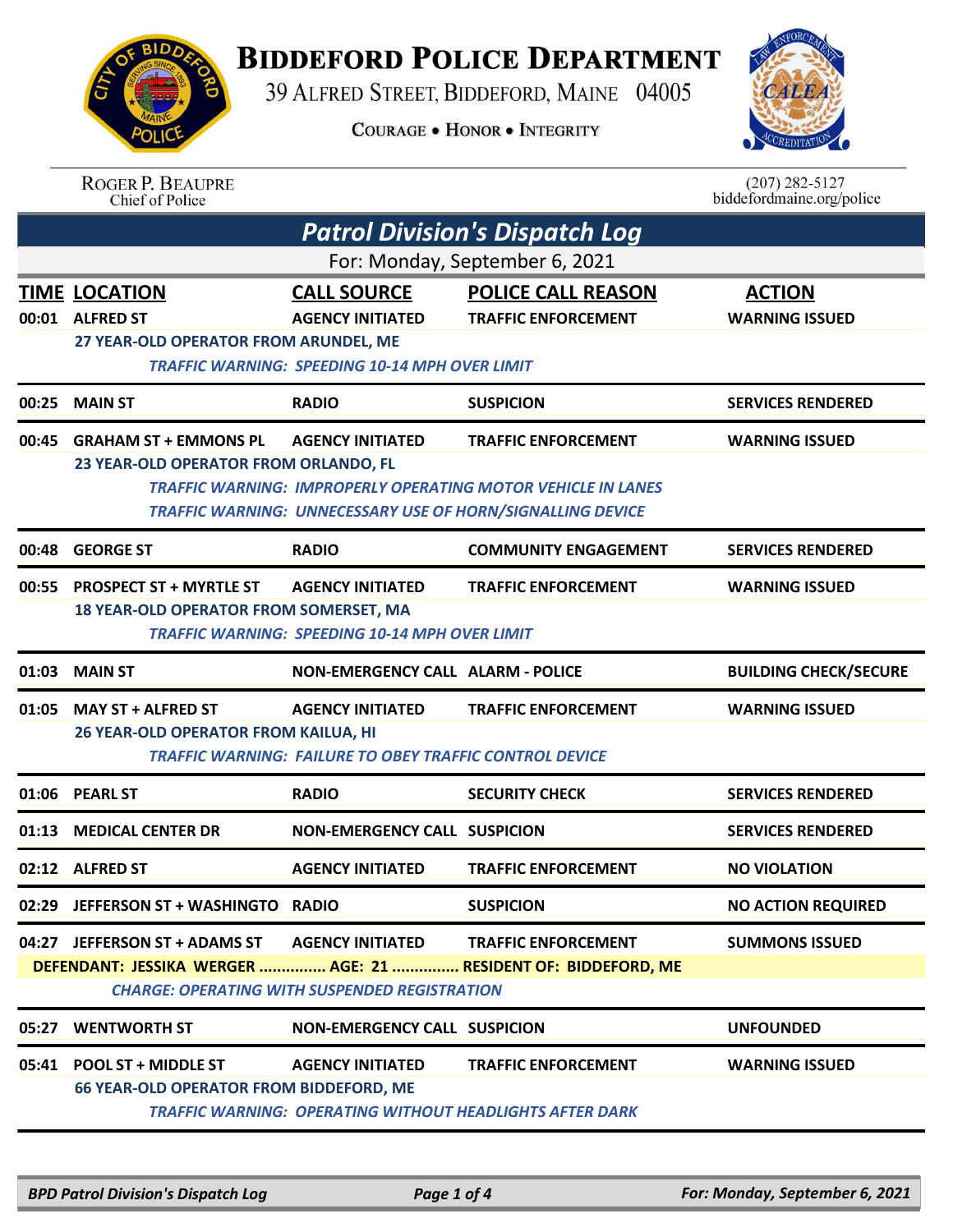|       | <b>TIME LOCATION</b><br>06:33 HILL ST + PARKER RIDGE RD | <b>CALL SOURCE</b><br><b>AGENCY INITIATED</b>                | <b>POLICE CALL REASON</b><br><b>TRAFFIC ENFORCEMENT</b>                | <b>ACTION</b><br><b>WARNING ISSUED</b> |
|-------|---------------------------------------------------------|--------------------------------------------------------------|------------------------------------------------------------------------|----------------------------------------|
|       | 23 YEAR-OLD OPERATOR FROM BIDDEFORD, ME                 |                                                              |                                                                        |                                        |
|       |                                                         |                                                              | TRAFFIC WARNING: OPERATE VEHICLE W/O VALID INSPECTION CERTIFICATE      |                                        |
|       | 07:13 BAYVIEW AVE                                       | <b>NON-EMERGENCY CALL ALARM - POLICE</b>                     |                                                                        | <b>CANCELLED IN ROUTE</b>              |
|       | 07:18 BAYVIEW AVE                                       | <b>NON-EMERGENCY CALL ALARM - POLICE</b>                     |                                                                        | <b>FALSE ALARM</b>                     |
|       | 07:36 ELM ST                                            | <b>AGENCY INITIATED</b>                                      | <b>SUSPICION</b>                                                       | <b>SERVICES RENDERED</b>               |
|       | 07:39 ROUND HILL ST                                     | <b>E-911 CALL</b>                                            | <b>MOTOR VEHICLE THEFT</b>                                             | <b>REPORT TAKEN</b>                    |
|       | 08:31 CLEAVES ST                                        | NON-EMERGENCY CALL DISTURBANCE / NOISE                       |                                                                        | <b>SUMMONS ISSUED</b>                  |
|       |                                                         | <b>CHARGE: DISORDERLY CONDUCT, OFFENSIVE WORDS, GESTURES</b> | DEFENDANT: SARAH ELIZABETH GIAIMO  AGE: 26  RESIDENT OF: BIDDEFORD, ME |                                        |
|       | 09:01 MAIN ST                                           | NON-EMERGENCY CALL SUSPICION                                 |                                                                        | <b>CIVIL COMPLAINT</b>                 |
|       | 09:13 MIDDLE ST                                         | NON-EMERGENCY CALL CRIMINAL MISCHIEF                         |                                                                        | <b>REPORT TAKEN</b>                    |
|       | 09:30 FOSS ST                                           | NON-EMERGENCY CALL PARKING COMPLAINT                         |                                                                        | <b>PARKING TICKET ISSUED</b>           |
|       | 10:34 HILL ST                                           | NON-EMERGENCY CALL PARKING COMPLAINT                         |                                                                        | <b>SERVICES RENDERED</b>               |
|       | 10:49 SOUTH ST                                          | NON-EMERGENCY CALL DISTURBANCE / NOISE                       |                                                                        | <b>SERVICES RENDERED</b>               |
|       | 11:02 SPRUCE ST                                         | <b>AGENCY INITIATED</b>                                      | <b>OUT FOR FOLLOW UP</b>                                               | <b>SERVICES RENDERED</b>               |
|       | 11:12 ALFRED ST                                         | NON-EMERGENCY CALL FRAUD / SCAM                              |                                                                        | <b>SUMMONS ISSUED</b>                  |
|       | <b>CHARGE: MISUSE OF IDENTIFICATION</b>                 |                                                              | DEFENDANT: JODY ANN AUGER  AGE: 47  RESIDENT OF: BIDDEFORD, ME         |                                        |
|       | 11:41 ALFRED ST + WASHINGTON S AGENCY INITIATED         |                                                              | <b>SUSPICION</b>                                                       | <b>SERVICES RENDERED</b>               |
|       | 12:04 WILLIAMS CT                                       | <b>NON-EMERGENCY CALL CHECK WELFARE</b>                      |                                                                        | <b>SERVICES RENDERED</b>               |
|       | 12:19 SOUTH ST                                          |                                                              | NON-EMERGENCY CALL DOMESTIC COMPLAINTS                                 | <b>REPORT TAKEN</b>                    |
|       | 12:22 ELM ST                                            | NON-EMERGENCY CALL ANIMAL COMPLAINT                          |                                                                        | <b>NO ACTION REQUIRED</b>              |
| 12:34 | <b>GRAHAM ST + BIRCH ST</b>                             | <b>AGENCY INITIATED</b>                                      | <b>DISTURBANCE / NOISE</b>                                             | <b>NO ACTION REQUIRED</b>              |
| 12:38 | <b>MAIN ST</b>                                          | <b>NON-EMERGENCY CALL BOLO</b>                               |                                                                        | <b>WARNING ISSUED</b>                  |
|       | 56 YEAR-OLD OPERATOR FROM SACO, ME                      |                                                              |                                                                        |                                        |
|       | 64 YEAR-OLD OPERATOR FROM OLD ORCHARD BEACH, ME         | <b>TRAFFIC WARNING: TOWING UNREGISTERED TRAILER</b>          |                                                                        |                                        |
|       |                                                         |                                                              | <b>TRAFFIC WARNING: OCCUPY TRAILER OR TOWED VEHICLE ON PUBLIC WAY</b>  |                                        |
|       | <b>12:54 MAIN ST</b>                                    | NON-EMERGENCY CALL ANIMAL COMPLAINT                          |                                                                        | <b>SERVICES RENDERED</b>               |
|       | 13:11 ALFRED ST                                         | <b>AGENCY INITIATED</b>                                      | <b>OUT FOR FOLLOW UP</b>                                               | <b>SERVICES RENDERED</b>               |
|       | 13:15 STATE ST                                          | NON-EMERGENCY CALL THEFT                                     |                                                                        | <b>REPORT TAKEN</b>                    |
|       | 13:48 PROSPECT ST                                       | NON-EMERGENCY CALL ALL OTHER                                 |                                                                        | <b>SERVICES RENDERED</b>               |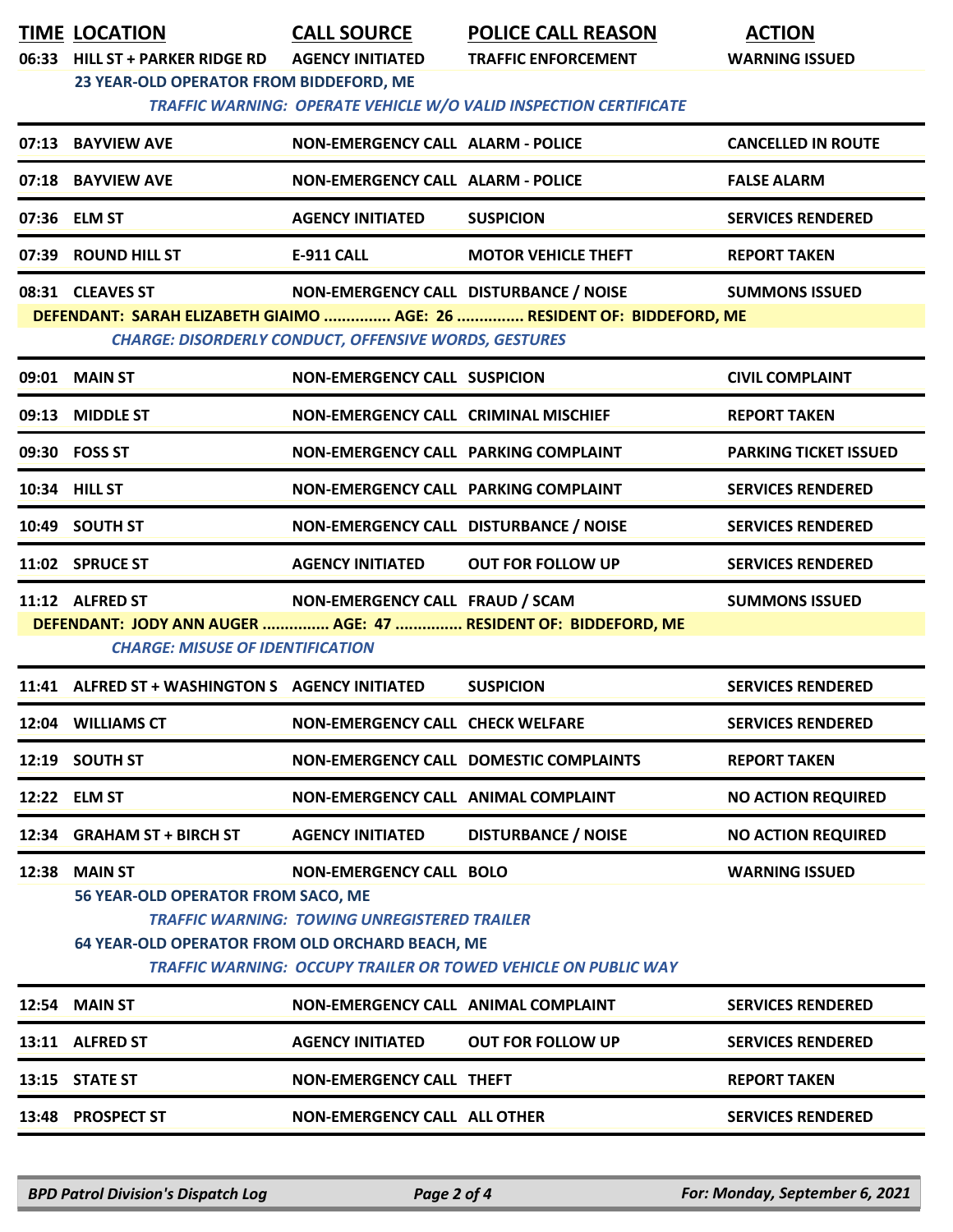|                                                                                                       | <b>TIME LOCATION</b><br>14:12 MAIN ST                                | <b>CALL SOURCE</b><br><b>WALK-IN AT STATION</b>                                         | <b>POLICE CALL REASON</b><br><b>ARTICLES LOST/FOUND</b>            | <b>ACTION</b><br><b>REPORT TAKEN</b> |  |
|-------------------------------------------------------------------------------------------------------|----------------------------------------------------------------------|-----------------------------------------------------------------------------------------|--------------------------------------------------------------------|--------------------------------------|--|
|                                                                                                       | 14:21 MARINER WAY                                                    | NON-EMERGENCY CALL ANIMAL COMPLAINT                                                     |                                                                    | <b>UNFOUNDED</b>                     |  |
|                                                                                                       | 14:26 ALFRED ST                                                      |                                                                                         | NON-EMERGENCY CALL BURGLARY OF A MOTOR VEHICLE                     | <b>REPORT TAKEN</b>                  |  |
|                                                                                                       | 15:21 SOUTH ST + JEFFERSON ST                                        | <b>E-911 CALL</b>                                                                       | <b>BOLO</b>                                                        | <b>NEGATIVE CONTACT</b>              |  |
|                                                                                                       | 15:35 OAK ST                                                         | NON-EMERGENCY CALL DISTURBANCE / NOISE                                                  |                                                                    | <b>NEGATIVE CONTACT</b>              |  |
|                                                                                                       | 16:20 STONE ST                                                       | NON-EMERGENCY CALL HARASSMENT                                                           |                                                                    | <b>SERVICES RENDERED</b>             |  |
|                                                                                                       | 16:23 WENTWORTH ST + SMALLS C NON-EMERGENCY CALL ARTICLES LOST/FOUND |                                                                                         |                                                                    | <b>NO ACTION REQUIRED</b>            |  |
|                                                                                                       | 17:02 WEST ST<br><b>43 YEAR-OLD OPERATOR FROM DAYTON, ME</b>         | <b>AGENCY INITIATED</b><br><b>TRAFFIC WARNING: SPEEDING 10-14 MPH OVER LIMIT</b>        | <b>TRAFFIC ENFORCEMENT</b>                                         | <b>WARNING ISSUED</b>                |  |
|                                                                                                       | 17:08 PROSPECT ST                                                    | NON-EMERGENCY CALL HARASSMENT                                                           |                                                                    | <b>SERVICES RENDERED</b>             |  |
|                                                                                                       | 17:11 BACON ST + EMERY ST                                            | NON-EMERGENCY CALL PARKING COMPLAINT                                                    |                                                                    | <b>PARKING TICKET ISSUED</b>         |  |
|                                                                                                       | 17:25 KID CIR                                                        | NON-EMERGENCY CALL HARASSMENT                                                           |                                                                    | <b>REPORT TAKEN</b>                  |  |
|                                                                                                       | 17:34 ELM ST                                                         | NON-EMERGENCY CALL CHECK WELFARE                                                        |                                                                    | <b>NEGATIVE CONTACT</b>              |  |
|                                                                                                       | 17:58 PROSPECT ST + BIRCH ST                                         | <b>E-911 CALL</b>                                                                       | <b>ASSIST: MEDICAL W/ ENGINE</b>                                   | <b>TRANSPORT TO HOSPITAL</b>         |  |
|                                                                                                       | 17:58 GEORGE ST                                                      |                                                                                         | NON-EMERGENCY CALL PROTECTION FROM ABUSE SERVICE SERVICES RENDERED |                                      |  |
|                                                                                                       | 18:13 WINDSOR LN                                                     | NON-EMERGENCY CALL PARKING COMPLAINT                                                    |                                                                    | <b>PARKING TICKET ISSUED</b>         |  |
|                                                                                                       | 18:21 CUTTS ST                                                       |                                                                                         | NON-EMERGENCY CALL ATTEMPTED/THREATENED SUICIDE SERVICES RENDERED  |                                      |  |
|                                                                                                       | 18:49 INNER CIR                                                      | <b>NON-EMERGENCY CALL SUSPICION</b>                                                     |                                                                    | <b>SERVICES RENDERED</b>             |  |
|                                                                                                       | 19:31 ALFRED ST + SUMMIT ST<br>22 YEAR-OLD OPERATOR FROM WINDHAM, ME | <b>AGENCY INITIATED</b><br><b>TRAFFIC WARNING: OPERATING WITH INADEQUATE HEADLIGHTS</b> | <b>TRAFFIC ENFORCEMENT</b>                                         | <b>WARNING ISSUED</b>                |  |
|                                                                                                       | 19:51 ELM ST                                                         |                                                                                         | NON-EMERGENCY CALL OPERATING UNDER INFLUENCE                       | <b>ARREST(S) MADE</b>                |  |
| DEFENDANT: MARK R BLAIS  AGE: 52  RESIDENT OF: WESTBROOK, ME<br><b>CHARGE: OUI (ALCOHOL), 1 PRIOR</b> |                                                                      |                                                                                         |                                                                    |                                      |  |
|                                                                                                       | 19:54 SULLIVAN ST                                                    | <b>AGENCY INITIATED</b>                                                                 | <b>PAPERWORK</b>                                                   | <b>NEGATIVE CONTACT</b>              |  |
|                                                                                                       | 20:04 HARDING ST                                                     | <b>AGENCY INITIATED</b>                                                                 | <b>PAPERWORK</b>                                                   | <b>SERVICES RENDERED</b>             |  |
| 20:28                                                                                                 | <b>MAY ST</b>                                                        | <b>E-911 CALL</b>                                                                       | <b>MENTAL ILLNESS CASES</b>                                        | <b>REPORT TAKEN</b>                  |  |
| 20:33                                                                                                 | <b>RATHIER ST</b>                                                    | <b>AGENCY INITIATED</b>                                                                 | <b>PAPERWORK</b>                                                   | <b>PAPERWORK SERVED</b>              |  |
| 20:52                                                                                                 | <b>CRESCENT ST</b>                                                   | NON-EMERGENCY CALL CHECK WELFARE                                                        |                                                                    | <b>SERVICES RENDERED</b>             |  |
|                                                                                                       | 21:39 MEDICAL CENTER DR                                              | NON-EMERGENCY CALL ASSAULT                                                              |                                                                    | <b>SUMMONS ISSUED</b>                |  |
| DEFENDANT: JOHN A KNUDSEN  AGE: 41  RESIDENT OF: PORTLAND, ME<br><b>CHARGE: ASSAULT</b>               |                                                                      |                                                                                         |                                                                    |                                      |  |

*BPD Patrol Division's Dispatch Log Page 3 of 4 For: Monday, September 6, 2021*